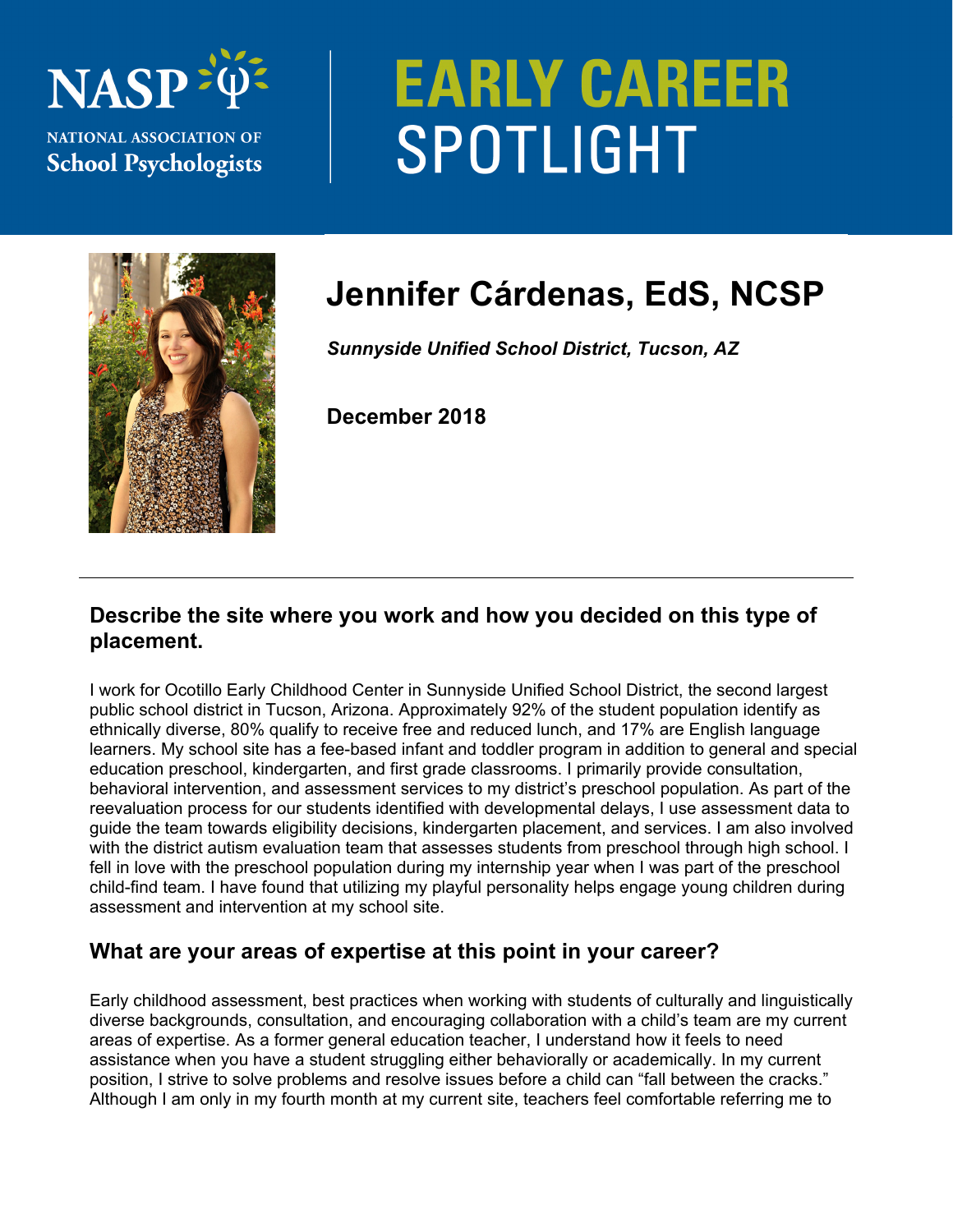colleagues who need help or are approaching me for assistance regarding their students' learning and behavioral challenges.

## **Describe your engagement in the local community and how this impacts your work.**

I actively stay involved in volunteering for my school's fall festivals, performance events, book fairs, and other school events. Volunteering my time to give back directly to my own school has helped me build community and rapport with teachers, staff, students, and their families. For nearly a decade, I have also worked with children in the local foster system. I continued my work with them through my internship and my first year as a school psychologist. I was able to see firsthand the struggles of children who were dealing with trauma, emotional meltdowns, and cancelled visitations with family members. The lengthy court process toward reunification, severance of parental rights, or adoption can cause turmoil in a child's life. Witnessing this system firsthand has allowed me to persistently advocate for foster children's stability through social–emotional supports within the educational setting. When I worked at an elementary school with a specialized program for students identified with emotional disabilities, many of these students were also in the foster system. With the assistance of a wonderful speech–language pathologist, we were able to implement a social–emotional curriculum for these students that is still in place to this day. Many of the students' difficulties have inspired me to volunteer for Dine Out for Safety, an annual volunteer event that raises proceeds to benefit for Southern Arizona Center Against Sexual Assault (SACASA). Giving back to my community and school is cyclical, as it helps me stay in touch with students as well as actively find solutions to address the problems they face.

#### **Describe a challenge that you have faced in your early career, and how you handled it. What advice do you have for other early career school psychologists with similar challenges?**

One of the challenges I faced early on was experiencing physical, emotional, and mental exhaustion due to job burnout. At a prior work site, I was assigned to schools facing organizational challenges with overwhelming caseloads. I often arrived to work before sunrise and stayed well after sunset; eating all three meals in my office was commonplace, and home became just a place to sleep. After speaking with district management and advocating for assistance with my caseload, I ended up resigning from my position. I applied for and accepted an offer at my present work site, where I enjoy work–life balance and closer proximity to family. My advice for other early career school psychologists experiencing job burnout is not to give up! Reach out to your colleagues for assistance and consultation. Establish healthy work boundaries. Advocate for more school psychologists at the district level or senior management level. Utilize NASP resources, including recommended ratios for comprehensive services, to assist with any conversations involving caseloads. You can also research school psychologist workloads and responsibilities at other districts or worksites within your neighboring community. Perhaps a perfect fit is closer than you think! Lastly, practice self-care and find something to regularly engage in that is not related to work. As a result of self-care activities, I am now a regular salsa dancer practicing with a local Rueda de Casino (Salsa round dance) group!

## **What specific aspects of NASP membership and involvement have benefited you in your career thus far? Why is NASP membership important to you?**

NASP's research statements help me easily find evidence-based solutions to challenges that my students, staff, and families experience at my work site. Recently, I was able to give research and